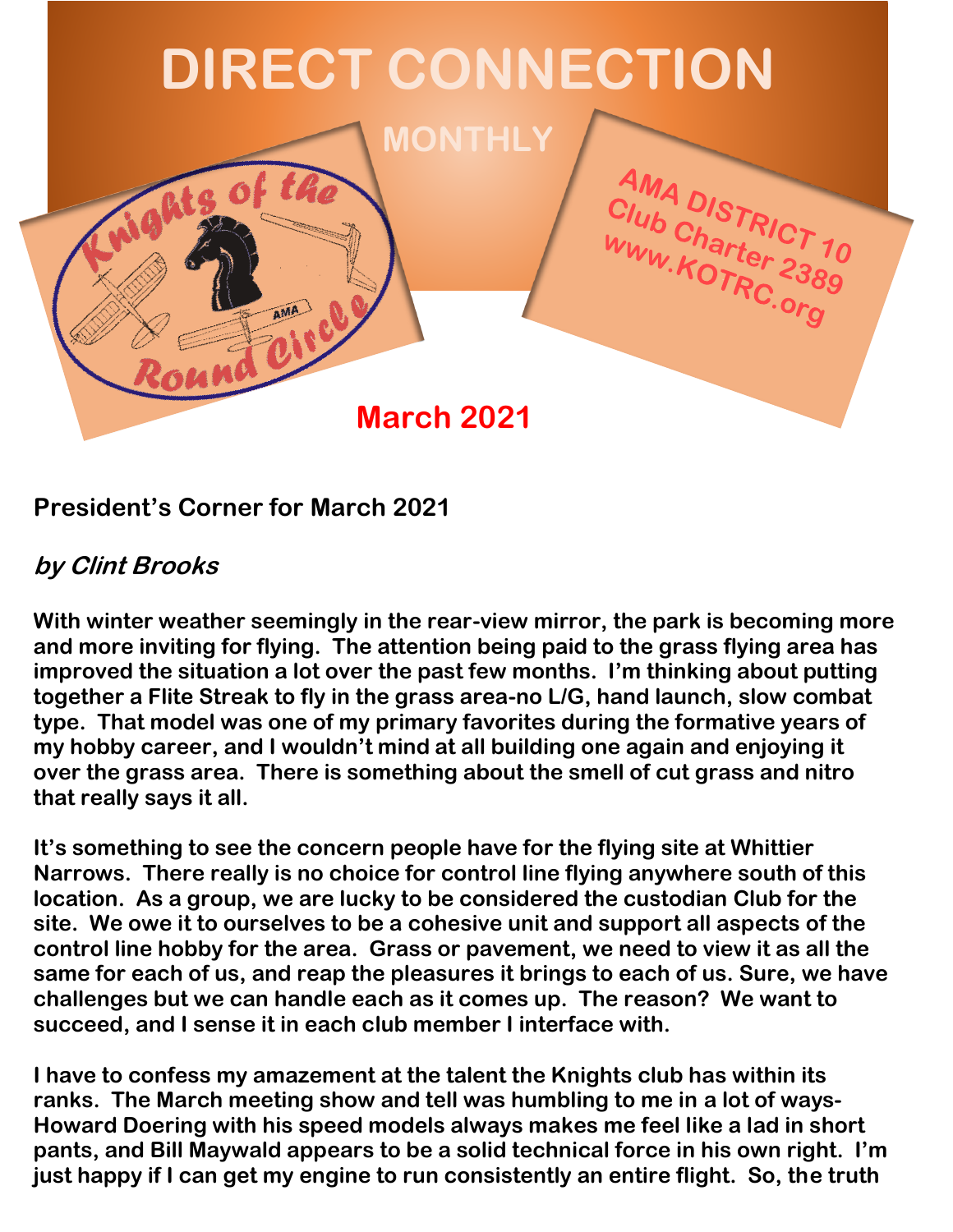**is there is still a lot to learn and I appreciate my time spent with this club and the various activities I've not really been privy to in the past. It makes life interesting and makes me feel new. Thanks everyone-I hope I can fit in there some small way by association!**

**See you at the field!**





### **The Calendar**

**April 10 Annual parking passes 8 am to noon Whittier Narrows Office.**

**April 13 Knight's meeting at Fullerton Airport @ 7PM**

**April 17 Annual parking passes 8 am to noon Whittier Narrows Office.** 

**\*\* We have heard nothing else, seen nothing else, know nothing else\*\*** 



**Blast from the past**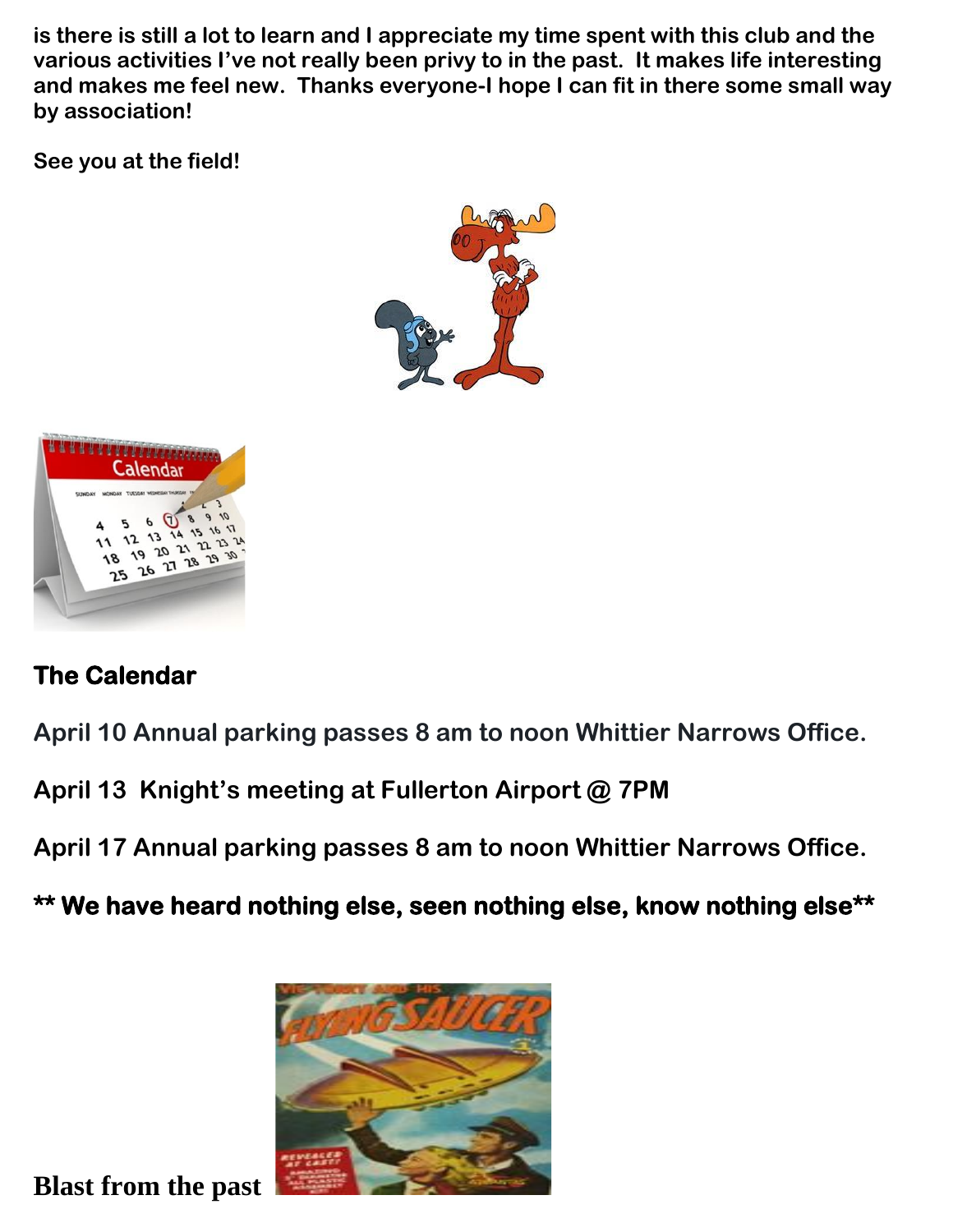Colorado, Kansas, Nebraska, North Dakota, South Dakota, Wyoming

No report this month, sw

#### Arizona, California, Guam, Hawaii, Nevada, Utah

Brian Eather: I received a photo of Australian Brain Eather's latest Firecracker building effort. His new model is powered by a PA .75 and weighs about 61 ounces. Check out that 4-blade prop! Wonder where he gets those? Thanks to Dave Fitzgerald for the input.



Brian Eather's new Firecracker.

Dale Kirn: Below are some kind and eloquent words from Eric Rule:

"It is with deep regret that I tell you that Dale Kirn passed away Wednesday, March 21. All of us who were privileged to know Dale recognized him as a giant of Control Line. His many world records, along with his innovations while at Stanzel Bros and Cox Mfg. and after his retirement, made his an honored name in our sport/hobby.

"Of even more importance was the fact that Dale Kirn was one of the kindest, gentlest men ever to walk the earth. In spite of his lofty accomplishments he was a man with no ego. I have often commented to friends that Dale simply did not understand the level of reverence we looked at him with. In his mind he was just another guy building and flying model airplanes. That was what made him so special!

"We will all miss Dale. We will miss him not for his accomplishments in Control Line but because he always made us feel better just being around him."

Palmer Contest: The Bob Palmer 2012 Memorial Stunt Contest. sponsored by the Knights of the Round Circle, was held on April 28 and 29 at Whittier Narrows Regional Park in South El Monte, Ca. I was fortunate to attend and enjoyed great weather, a wellrun contest, and great post flying social events at the homes of

### District IX

by Carl Shoup

## District X

by Jim Hoffman

both Joel Chesler and Warren Walker.

Warren also served as CD. As an extra added perk, there was a raffle where many of us won kits, glue, lines, and gasoline gift cards. Big thanks to everybody who helped make this a success.

Noteworthy at this contest was an Easy-Up Shade Tent for the judges' comfort and the use of pre-entry process to speed up the administrative aspects of the contest. Kudos to the Knights of the Round Circle.

I am including a photo of a beautiful stunter built and flown by Marshall Palmer. I was saddened to see the plane crash on an official flight, but I must commend and admire Marshall for his unflappable attitude. He enjoyed the rest of the contest and had a smile on his face the entire day, sw



Gordan Delaney's Tony and USA-1 dressed as a Tony.



July/August 2012 83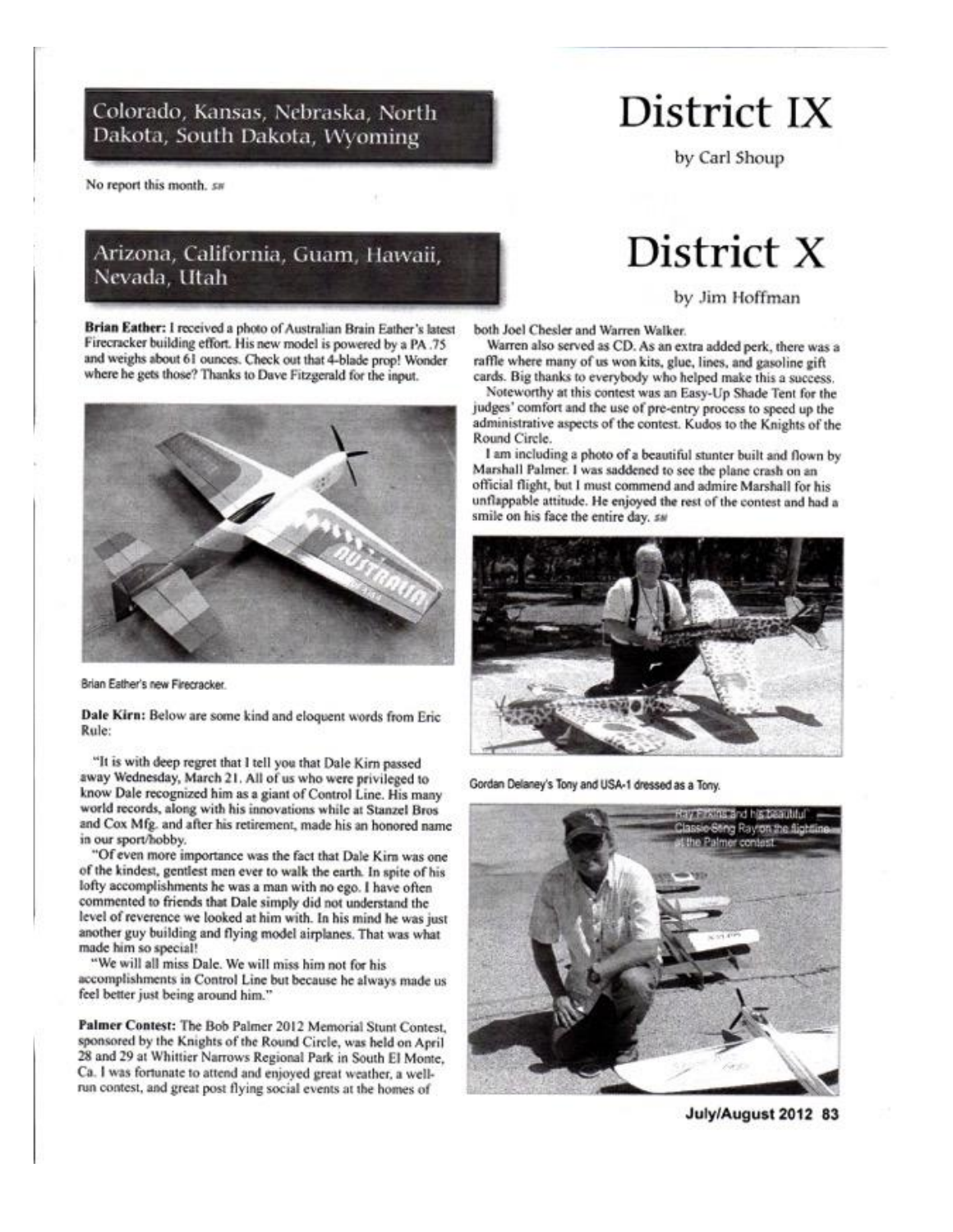

Hard-working judges Bill Byles and Eric Rule at the Palmer contest.



Marshall Palmer and his beautiful Scirocco Stunter.



John Callentine's Mustang continues to fly better and score better. **Stunt News** 84





Robert Harness is still waiting for that call from the marketing folks at Coca Cola.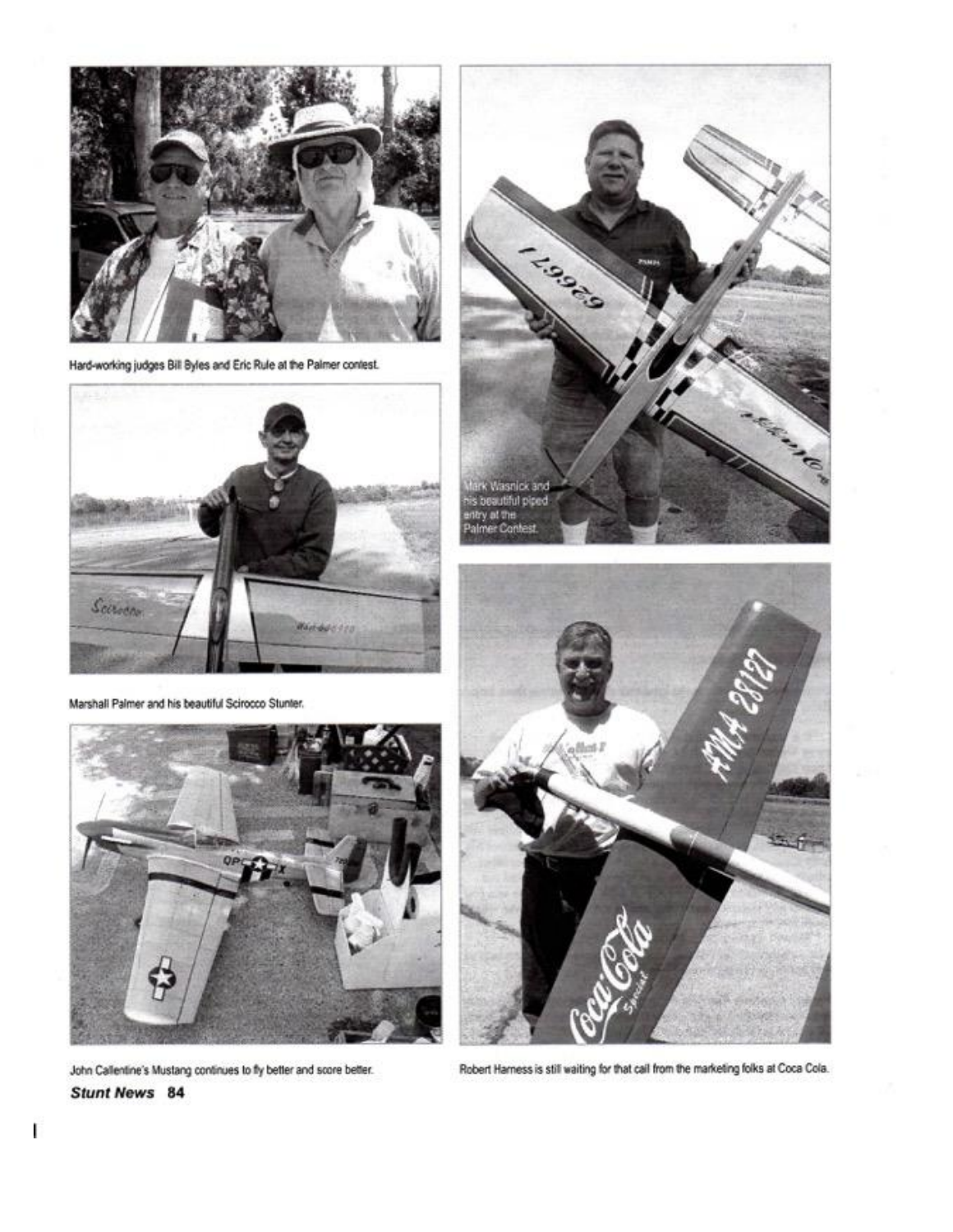# Contests

### **Stunt News Contest Calendar**

For up-to-date listings and additional information, see the PAMPA Web site: www.control-line.org, then go to Resources/Documents/2012 PAMPA Contest Calendar. See also the AMA website: www.modelaircraft.org/events/calendar.aspx. Be sure to confirm with the CD before going to a contest. Please submit new listings and contest results to Howard Rush, hmrush@comcast.net. Submit contest ads to Gene Martine, gmflying@bellsouth.net.

**Southern Ontario Control-line** 

|                         | <b>Sir Dale Kirn Memorial</b><br><b>Knights' Joust</b> |              |
|-------------------------|--------------------------------------------------------|--------------|
|                         | June 9-10, 2012, South El Monte CA                     |              |
|                         | Results from www.KOTRC.org                             |              |
|                         |                                                        |              |
|                         | Expert                                                 |              |
| L                       | Stan Tyler                                             | 525.5        |
| $\overline{\mathbf{r}}$ | Igor Panchenko                                         | 517          |
| 3                       | Kestutis Dvarvydis                                     | 513          |
| 4                       | John Wright                                            | 502          |
| 5                       | Leroy Black                                            | 491          |
| 6                       | Warren Walker                                          | 438          |
|                         | Advanced                                               |              |
| 1                       | Mark Wasnick                                           | 501          |
| 2                       | Jim Lalley                                             | 500.5        |
| 3                       | Parrish Jacoby                                         | 473          |
| 4                       | Chris Forbes                                           | 469.5        |
| 5                       | <b>Bill Barber</b>                                     | 414.5        |
| 6                       | Al Shorey                                              | 395.5        |
|                         | Intermediate                                           |              |
| 1                       | Fred Staley                                            | 459          |
| $\overline{2}$          | Frank Martin                                           | 205.5        |
|                         | <b>Beginner</b>                                        |              |
| 1                       | David Kick                                             | 225          |
| 2                       | Mike Alurac                                            | 67.5         |
|                         | Classic                                                |              |
| ı                       |                                                        | 544          |
|                         | Stan Tyler                                             | 543.5        |
| $\overline{\mathbf{2}}$ | <b>Steve Harris</b>                                    |              |
| 3                       | Leroy Black                                            | 533.5        |
| 4                       | Kestutis Dvarvydis                                     | 529.5        |
| 5                       | Jerry Silver                                           | 526          |
| 6                       | Burt Brokaw                                            | 511.5        |
| 7                       | Warren Walker                                          | 492.5        |
| 8                       | Mark Wasnick                                           | 490.5        |
| 9                       | Fred Staley                                            | 454.5        |
|                         | <b>Old Time</b>                                        |              |
| ı                       | Stan Tyler                                             | 491          |
| 2                       | <b>Burt Brokaw</b>                                     | 472          |
| 3                       | John Wright                                            | 465          |
| 4                       | Leroy Black                                            | 424.5        |
| 5                       | Larry Renger                                           | 411          |
| 6                       | David Kick                                             | 158.5        |
| lee                     |                                                        |              |
| ī                       | Leroy Black                                            | 477          |
| $\overline{\mathbf{2}}$ | Larry Renger                                           | 462.5        |
| 3                       | <b>Bill Barber</b>                                     | 375.5        |
|                         | <b>Profile Competitor</b>                              |              |
| 1                       | John Wright                                            | 521.5        |
| $\overline{\mathbf{r}}$ | Antone Kephart                                         | 515.5        |
|                         |                                                        | 504          |
| 3                       | Warren Walker                                          |              |
| 4                       | Stan Tyler                                             | 500          |
| 5<br>6                  | Parrish Jacoby<br>Chris Forbes                         | 494<br>490.5 |
|                         |                                                        |              |
|                         | Profile Sportsman                                      |              |
| 1                       | Fred Staley                                            | 463          |

|                                                                      | <b>Championships</b>                |                 |  |                     |        |
|----------------------------------------------------------------------|-------------------------------------|-----------------|--|---------------------|--------|
| August 17-19, 2012, Dresden Ontario<br>Results from Balsabeavers.com |                                     |                 |  |                     |        |
|                                                                      |                                     |                 |  |                     |        |
|                                                                      | Peter Hanson                        | 141.25          |  |                     |        |
|                                                                      | Geoff Higgs                         | 135.4           |  |                     |        |
|                                                                      | Len Bourel                          | 133.95          |  |                     |        |
| 2. m m m m m                                                         | Keith Morgan<br>John McFayden       | 126.9<br>126.75 |  |                     |        |
|                                                                      |                                     |                 |  | <b>Bill Trumble</b> | 121.25 |
|                                                                      | Mike McMahon                        | 118.1           |  |                     |        |
| ġ                                                                    | Tom Morgan                          | 113.7           |  |                     |        |
|                                                                      | Beginner                            |                 |  |                     |        |
| t                                                                    | <b>Bill Huckins</b>                 | 52              |  |                     |        |
| ž                                                                    | Naomi Macklem                       | 51.25           |  |                     |        |
|                                                                      | Old Time                            |                 |  |                     |        |
| ı.                                                                   | Len Bourel                          | 338             |  |                     |        |
|                                                                      | John McFayden                       | 310.5           |  |                     |        |
| 2345                                                                 | Keith Morgan                        | 309.5           |  |                     |        |
|                                                                      | Stu Henderson                       | 293             |  |                     |        |
|                                                                      | Paul Smith                          | 282             |  |                     |        |
|                                                                      | Doug Blackmore                      | 279.5           |  |                     |        |
|                                                                      | Chris Brownhill                     | 275.5           |  |                     |        |
| 8                                                                    | Mike McMahon                        | 274             |  |                     |        |
| Ò,                                                                   | Tom Morgan                          | 267             |  |                     |        |
|                                                                      | Profile                             |                 |  |                     |        |
| ı.                                                                   | John McFayden                       | 139.25          |  |                     |        |
| 2                                                                    | Keith Morgan                        | 129.3           |  |                     |        |
| ÿ.                                                                   | <b>Brad LaPointe</b>                | 123.55          |  |                     |        |
| 4                                                                    | Ron Peters                          | 126.55          |  |                     |        |
| \$.                                                                  | Tom Morgan                          | 124.6           |  |                     |        |
| 6                                                                    | <b>Bill Trumble</b>                 | 121.95          |  |                     |        |
| 7                                                                    | Doug Blackmore                      | 117.3           |  |                     |        |
| ġ                                                                    | Mike McMahon                        | 114.3           |  |                     |        |
|                                                                      | <b>Fall Stunt</b>                   |                 |  |                     |        |
|                                                                      | September 9, 2012,                  |                 |  |                     |        |
|                                                                      | Niagara Falls, Ontario              |                 |  |                     |        |
|                                                                      | Results from Balsabeavers.com       |                 |  |                     |        |
|                                                                      | F2B                                 |                 |  |                     |        |
|                                                                      | Judges: Dave Kelly, Chris Brownhill |                 |  |                     |        |
| ı                                                                    | Peter Hanson                        | 146.15          |  |                     |        |
| 2                                                                    | Len Bourel                          | 141.35          |  |                     |        |
| ı                                                                    | Geoff Higgs                         | 139.9           |  |                     |        |

|               | <b>L'EST DE MONTENEUR DE MONTENEUR DE L'AUTORIT DE L'AUTORIT DE L'AUTORIT DE L'AUTORIT DE L'AUTORIT DE L'AUTORIT D</b><br>Results from Balsabeavers.com |        |
|---------------|---------------------------------------------------------------------------------------------------------------------------------------------------------|--------|
| F2B           |                                                                                                                                                         |        |
|               | Judges: Dave Kelly, Chris Brownhill                                                                                                                     |        |
| Ŀ             | Peter Hanson                                                                                                                                            | 146.15 |
|               | Len Bourel                                                                                                                                              | 141.35 |
| $\frac{2}{3}$ | Geoff Higgs                                                                                                                                             | 139.9  |
|               | John McFayden                                                                                                                                           | 134.55 |
|               | Profile                                                                                                                                                 |        |
|               | Judges: Peter Hanson, Geoff Higgs                                                                                                                       |        |
| ı             | Len Bourel                                                                                                                                              | 137.5  |
|               | John McFayden                                                                                                                                           | 135.5  |
|               | Ron Peters                                                                                                                                              | 133    |
|               | Dave Kelly                                                                                                                                              | 124.5  |
| 2 jul 14      | Chris Brownhill                                                                                                                                         | 107.5  |
|               | Tabulator: Naomi Marklem                                                                                                                                |        |

|    | <b>South Arkansas Stunt</b>      |            |
|----|----------------------------------|------------|
|    | <b>Championships</b>             |            |
|    | November 3-4, 2012, El Dorado AR |            |
|    | Results from Norman Faith, CD    |            |
|    | Expert                           |            |
| L  | Joe Gilbert                      | 581        |
| 2  | Dale Gleason                     | 561        |
| š  | Don Cranfill                     | 560        |
| į  | Mike Greb                        | 549.5      |
| ç. | Mike Donovan                     | 517        |
|    | Advanced                         |            |
| t  |                                  | 544        |
| Ż  | Jason Greer<br><b>Bob Redmon</b> | 464.5      |
|    |                                  |            |
|    | Intermediate                     |            |
| ı  | Louis Keller                     | 484.5      |
| Ż  | Mike Makepeace                   | 441        |
| 3  | Terry Tucker                     | 330.5      |
|    | Old Time                         |            |
| I. | Joe Gilbert                      | 254        |
| 2  | Mike Greb                        | 251        |
| 3  | Don Cranfill                     | 243.5, 241 |
| 4  | Mike Donovan                     | 243.5, 237 |
| 5  | Jason Greer                      | 210.5      |
| 6. | Mike Makepeace                   | 104.5      |
|    | Profile Expert                   |            |
|    | Joe Gilbert                      | 503.5      |
| 2  | Dale Gleason                     | 497        |
|    | <b>Profile Advanced</b>          |            |
| ī  | Jason Greer                      | 514.5      |
| 2  | <b>Bob Redmon</b>                | 441.5      |
| 3  | <b>Tim Tipton</b>                | 423        |
|    |                                  |            |
|    | <b>Profile Intermediate</b>      |            |
| ı  | Mike Makepeace                   | 426.5      |
| 2  | <b>Terry Tucker</b>              | 307        |
|    | <b>Profile Beginner</b>          |            |
| ï  | Dan Berry                        | 170        |
| 蹁  |                                  |            |
|    |                                  |            |
|    |                                  |            |
|    |                                  |            |
|    |                                  |            |
|    |                                  |            |
|    |                                  |            |
|    |                                  |            |
|    |                                  |            |
|    |                                  |            |
|    | Dale Gleason's Cub at El Dorado  |            |
|    |                                  |            |
|    |                                  |            |

**Stunt News** 82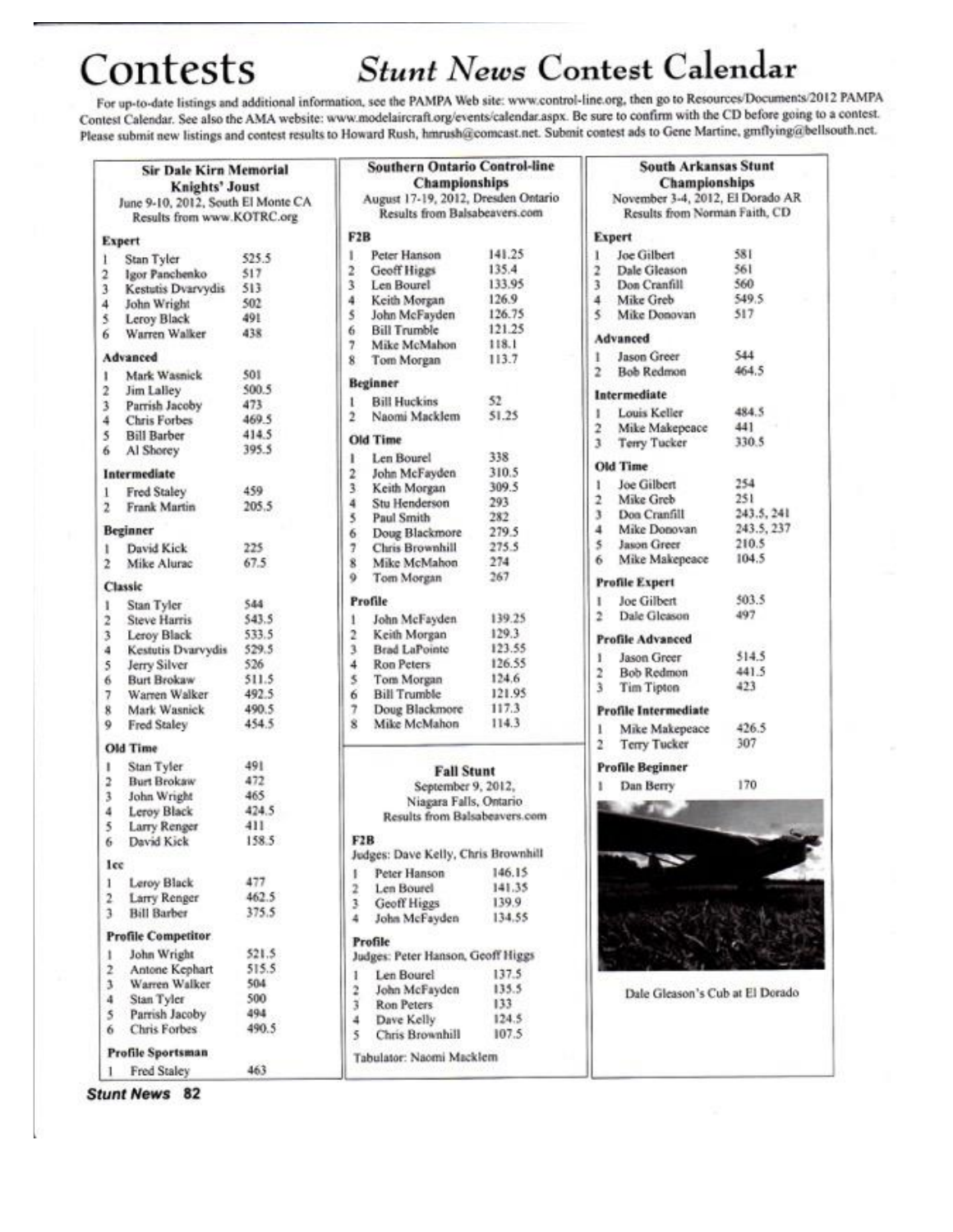

### **BITS AND PIECES**

**John Wright just received notification that Whittier Narrows plans to issue annual passes again from the office on April 10 and 17, 8 am to noon.** 

**Naturally, when we edited Joel Chesler's email about a change of address to include it within the last Direct Connection, a pesky numeral 1 was clipped off. Hopefully, we got it right this time. Their new address is:**

**Joel & Diane Chesler Clareview 11245 Atascadero Avenue Atascadero, Ca. 93422**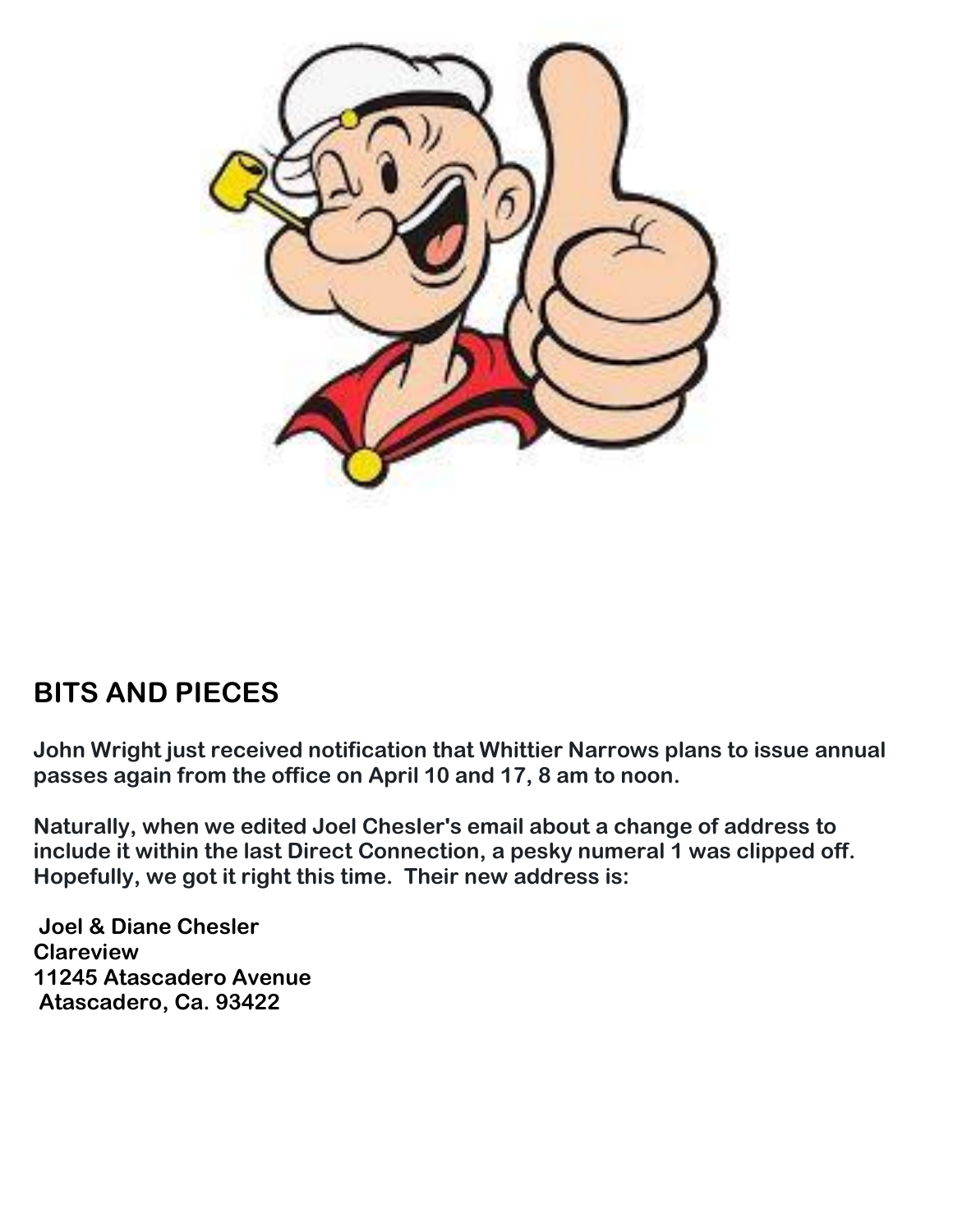

### **Secretary's Report**

**Meeting Minutes Regular Club Meeting March 9, 2021 AFI Pilot Training Center Fullerton Airport**

**Meeting called to order at 7:03 pm by President Clint Brooks Officers present - President Clint Brooks, Vice-President Greg Pawloski and Secretary Mike Alurac**

**Attendance - 9 members attending while maintaining Covid safe protocols and social distancing. New member Merle Mohrogas joined us this evening. A quorum was met.** 

#### **Show & Tell**

**John Wright – 1/2-A Lil Satin inspired combat plane along with his recently repaired OS35 powered Phil Cartier Gotcha Streak. A Sterling Mustang belonging to his son Johnny, who is 41 years old now, built when he was 10 sporting a Miss Detroit color scheme. Also, John gifted a Voodoo thought to have been built by Tom Muggleton to Steve Manchilla.** 

**Clint Brooks – A Blunder Bus free-flight kit gifted to him by John Wright he received from Tom Collier's estate to Clint Brooks.** 

**Merle Mohrogas – A scale Kawanishi H8K as featured in May '20 Model Aviation powered by 4 OS 20's.** 

**Greg Pawloski – A Magician in progress to be powered by a Super Tigre 19. A very nice Twister given to him by a friend moving to Florida along with a ½ A Pink Lady with a mouse trap dolly. Also, another A class plane, Bill Kirn's Kansas**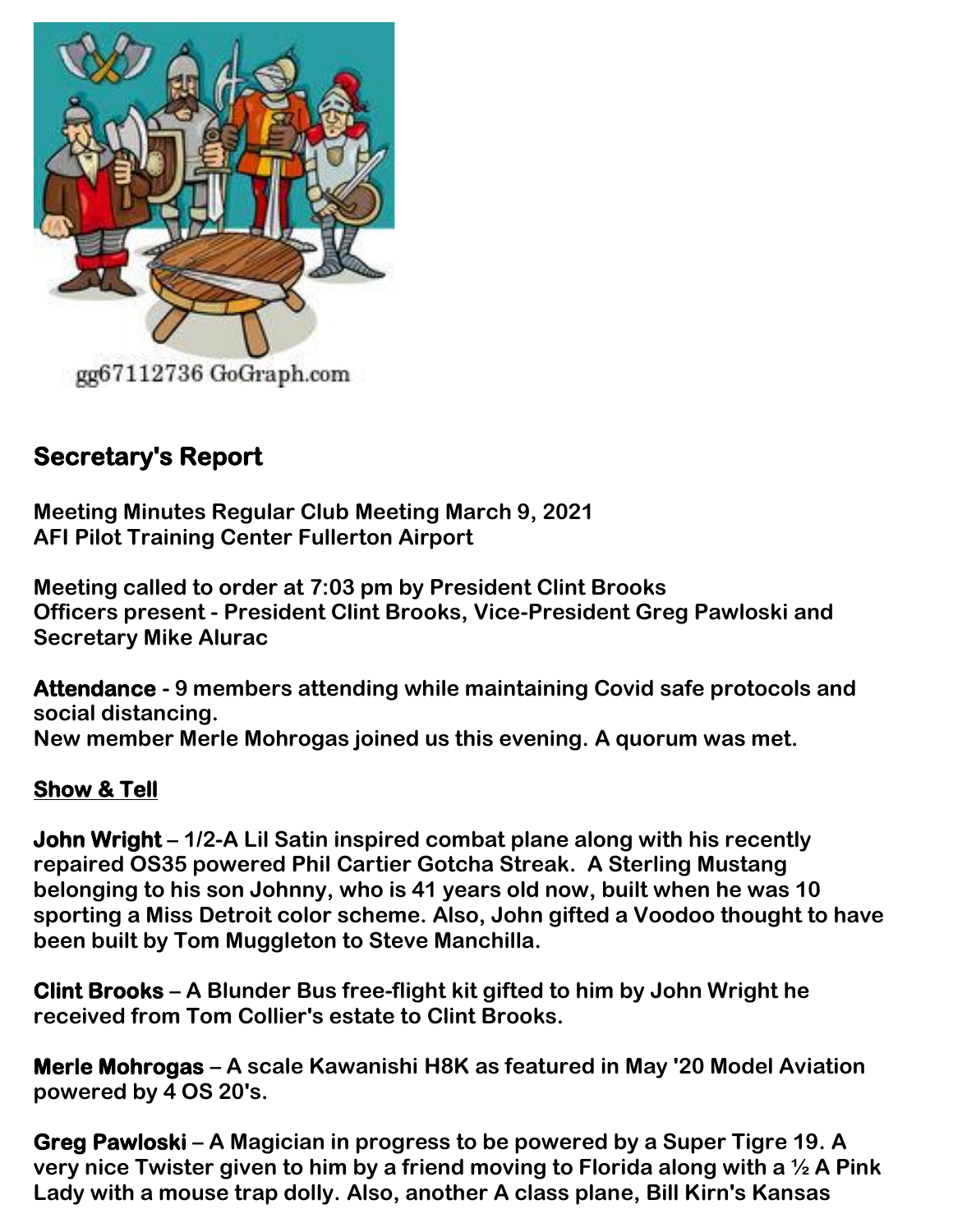**Twister speed ship powered by an OPS 15 rear with rear exhaust. Featuring a Stanzel monoline torque unit.**

**Howard Doering – An A class speed ship to be flown on .022, 65" monoline powered by a Profi 15 running a single blade prop. Expected to come in at 178mph while spinning a projected 41K RPM! Controlled by a Sidewinder torque unit. Then a Fast Jet from Joey Matthison built by Dick Shannon. Next was a Nelson 40 long stroke rebuilt with a new piston and liner done by Henry Nelson. This engine is to be used for a 10cc world record speed attempt with a goal of 240MPH on a plane built by Fred Anderson. Will be flown using 75' "grouper" lines. This along with a collection of carbon fiber props to test out.** 

**Bill Maywald – Remote controlled stooge launcher for combat ships using a remote key fob for launch control. The launcher contains the receiver and solenoid to activate the release. He mounted it to a stand that conveniently holds the 12v battery and his flight box. An AMA Fast Combat Allen plane once produced and distributed by himself and Greg Carter back in the '90's through the early 2000's. This plane brought in for show & tell features an Eppler Air Foil with Bill's custom shut-off on a floating platform using line tension to keep the fuel a flowing! Powered by a Nelson 36 combat engine.** 

**Mike Alurac – Guillows B25 Mitchell scale combat model new in the shrink wrap along with another new in the box kit for a Black Hawk Models Tethered Trainer made and distributed by Larry Rice. Both kits were received from the Tom Collier estate.** 

**Mike Meadows – Mike showed his fantastic airbrush finished Cosmic Window he received from the Scale Squadron RC club member and VP Anand Patel as a donation. Mike did a fantastic job of finishing this plane and powers it with a Fox 35 Stunt with a hemi head. Photos have been shared to Anand and he is impressed and glad to see the final results turned out so well.** 

**Steve Manchilla – Nobler ARF showing factory line connections to the bell-crank using a rigid wire spring clip connection. Along with a slew of engines from the Tom Collier estate rescued and donated by Mike Alurac at the Feb. meeting. Steve cleaned-up and restored a Torpedo 19, Torpedo 35, McCoy 19 and a Veco 35 received from the estate. In addition to these engines, he purchased a Tom Muggleton built OS46 SF once used as an engine testbed he scored for a mere \$20! No complaints to be heard about that deal!** 

**Treasure's Report – Not reported.** 

**Old Business– AMA grant applied for by President Clint Brooks for the proposed pilot pads constructed at the East and West grass fields to meet FAI and LA County Parks and Recreation high quality standards. We are still waiting to hear of an approval and time frame from the park. The AMA's grant programs funds 10% for approved flying field renovations. Our paperwork is in!**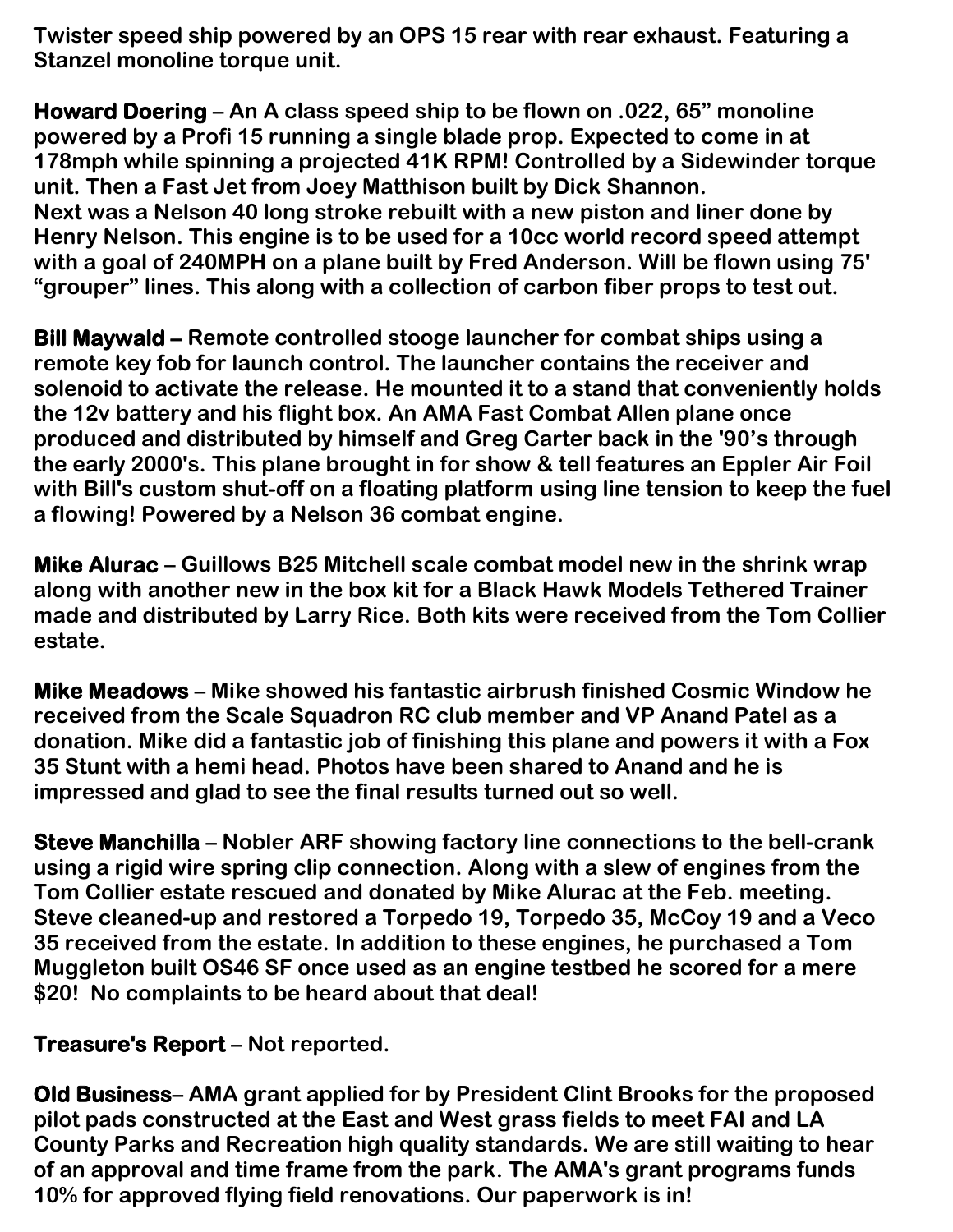**Grass field maintenance reimbursements was discussed and how to fairly distribute the budgeted funds to the members asking for reimbursements for grounds keeping supplies. More funds were spent than budgeted for. Looking into finalizing reimbursement distribution via email with Larry Renger and former Treasurer Mike Jones who is assisting Larry during these Covid-19 times. We are looking forward to Larry's return at the April 13th regular club meeting now that he has received his vaccination.** 

**New Business – The Bob Palmer Memorial contest typically held in April, to be postponed until August or once the park allows for such an event.** 

**Meeting adjourned by President Clint Brooks at 9:00 pm.** 



**Please note the P.O. Box below is incorrect. Please mail applications with check to KOTRC, P.O. Box 6097 Anaheim, CA 92807.**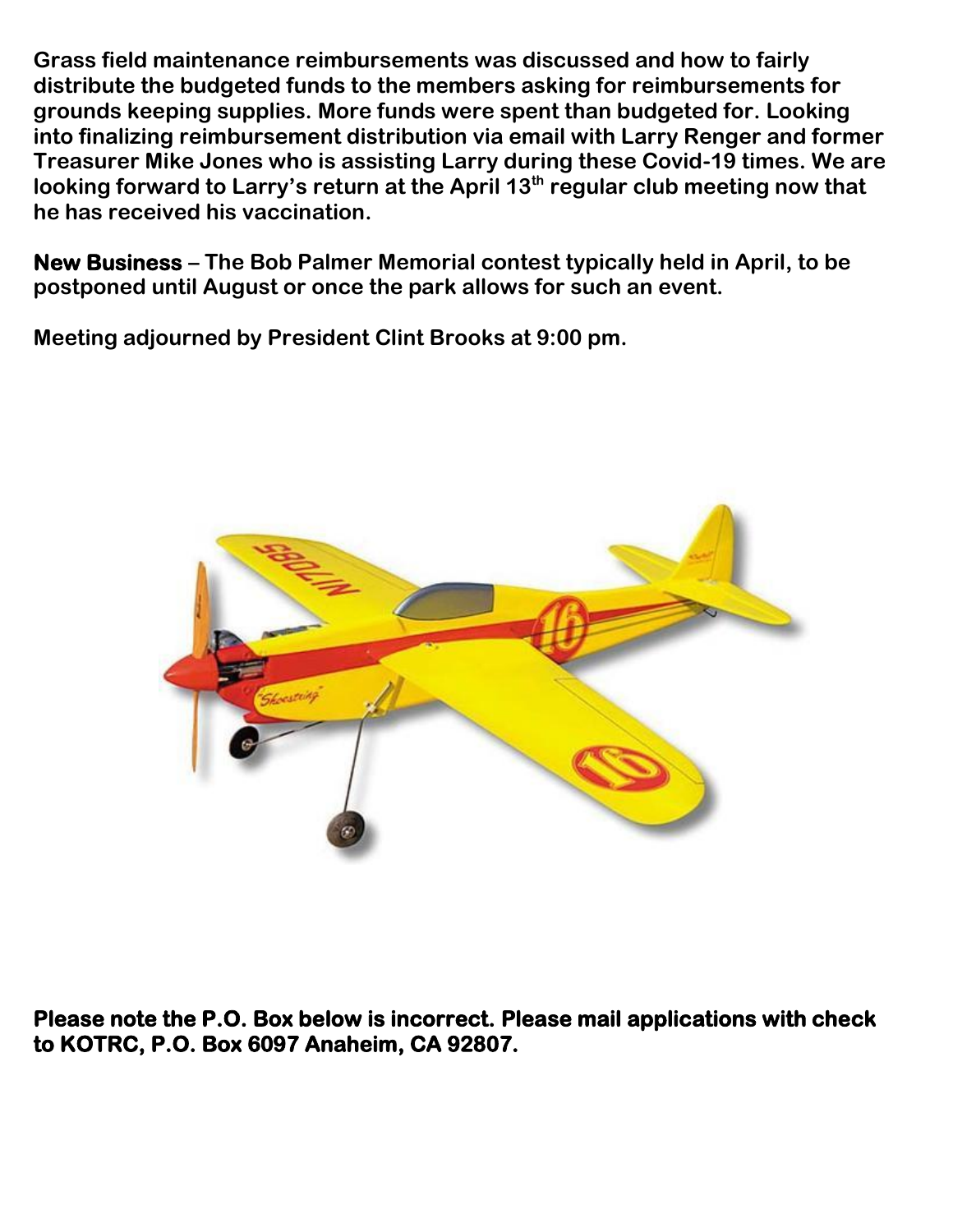

 $\Box$  New Membership  $\Box$  Information Update

# Membership Application

| $\Box$ Renewal Membership $\Box$ Life Member |                                                                                  |  |  |
|----------------------------------------------|----------------------------------------------------------------------------------|--|--|
|                                              |                                                                                  |  |  |
|                                              |                                                                                  |  |  |
|                                              |                                                                                  |  |  |
|                                              |                                                                                  |  |  |
|                                              |                                                                                  |  |  |
|                                              | Home Phone: ____________________________Work Phone: ____________________________ |  |  |
|                                              |                                                                                  |  |  |
| AMA Number: 1988                             |                                                                                  |  |  |
|                                              |                                                                                  |  |  |
| Yearly dues are \$20.00                      |                                                                                  |  |  |
| Make checks payable to KOTRC                 |                                                                                  |  |  |
| Mail Application to: KOTRC                   |                                                                                  |  |  |
| P.O. BOX 6115 ANAHEIM, CA 92816              |                                                                                  |  |  |